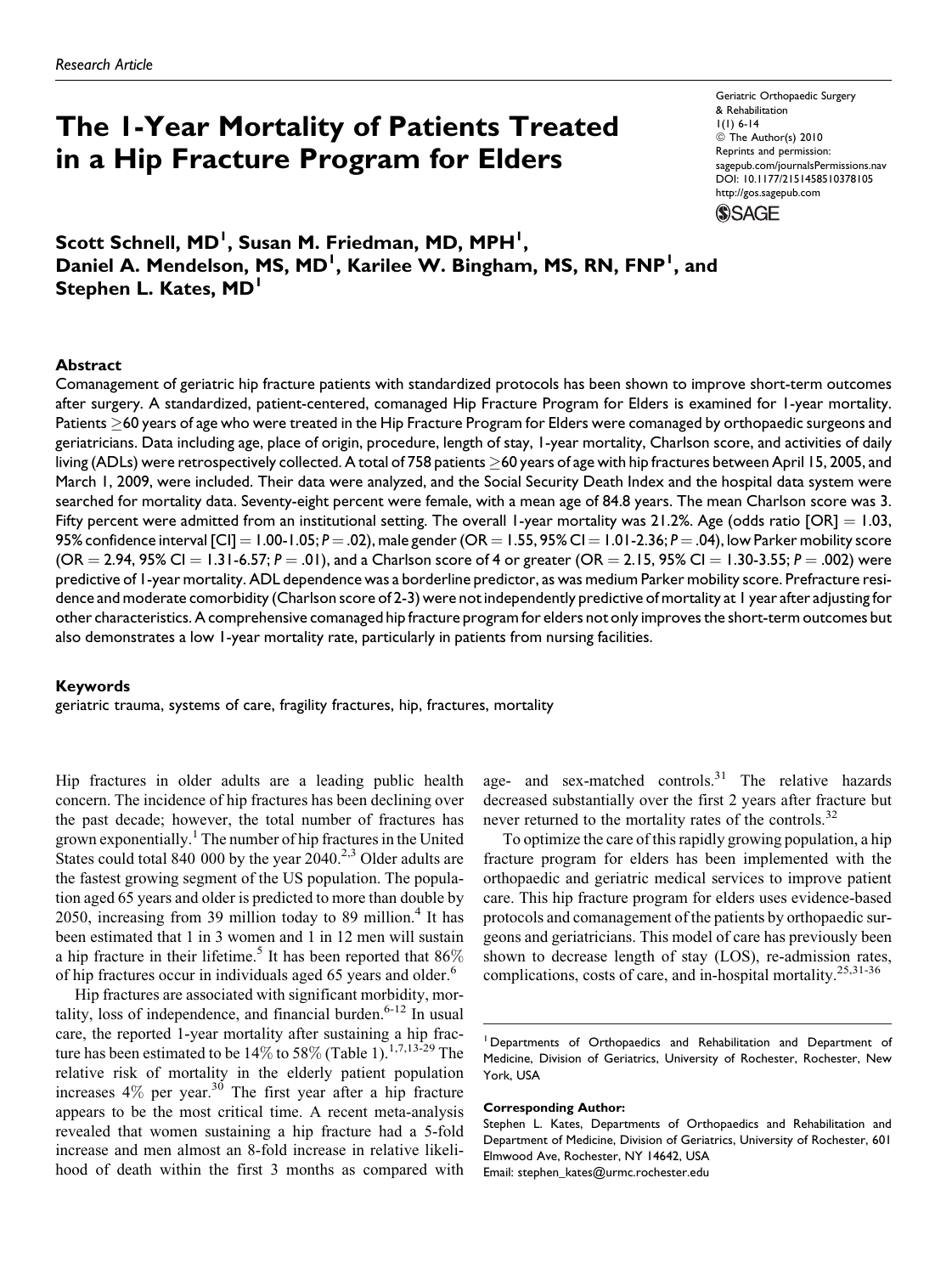| Author                               | Year | Number of<br>Patients | In-Hospital<br>Mortality, % | Overall 1-Year<br>Mortality, %;<br>Male/Female, % | I-Year<br>Mortality of NH<br>Patients, % | I-Year<br>Mortality of<br>Community<br>Patients, % |
|--------------------------------------|------|-----------------------|-----------------------------|---------------------------------------------------|------------------------------------------|----------------------------------------------------|
| White et al <sup>29</sup>            | 1987 | 241                   | <b>NS</b>                   | 22; M 34, F 18                                    | <b>NA</b>                                | <b>NA</b>                                          |
| Keene et al <sup>23</sup>            | 1993 | 1000                  | 15                          | 33                                                | <b>NA</b>                                | <b>NA</b>                                          |
| Aharonoff et al <sup>22</sup>        | 1997 | 612                   | 4                           | 12.7; M 20.7, F 10.7                              | Excluded                                 | 12.7                                               |
| Leibson et al <sup>21</sup>          | 2002 | 312                   | <b>NA</b>                   | NA.                                               | 30                                       | 15                                                 |
| Elliot et $al20$                     | 2003 | 1780                  | <b>NA</b>                   | 22; M 30.1, F 19.5                                | <b>NA</b>                                | <b>NA</b>                                          |
| Richmond et al <sup>58</sup>         | 2003 | 836                   | 2.7                         | 11.5: NA                                          | Excluded                                 | 11.5                                               |
| Wehren et al <sup>18</sup>           | 2003 | 794                   | <b>NA</b>                   | 18.9: M 31.4. F 23.3                              | Excluded                                 | 18.9                                               |
| Roche et al <sup>7</sup>             | 2005 | 2448                  | <b>NA</b>                   | 33: NA                                            | <b>NA</b>                                | <b>NA</b>                                          |
| Haentjens et al <sup>17</sup>        | 2007 | 170                   | 6.5                         | 18.8: NA                                          | <b>NA</b>                                | <b>NA</b>                                          |
| Rapp et al <sup>16</sup>             | 2008 | 4342                  | <b>NA</b>                   | M 58.3. F 44.8                                    | M 58.3, F 44.8                           | Excluded                                           |
| Von Friesendorff et al <sup>15</sup> | 2008 | 163                   | <b>NA</b>                   | 2I:NA                                             | <b>NA</b>                                | Na                                                 |
| Brauer et al'                        | 2009 | 786 717               | <b>NA</b>                   | M 32.5, F 21.9                                    | <b>NA</b>                                | <b>NA</b>                                          |
| Berry et al <sup>14</sup>            | 2009 | 195                   | NA                          | 39.5; M 53.5, F 35.6                              | 39.5; M 53.5, F 35.6                     | Excluded                                           |
| Bentler et al <sup>13</sup>          | 2009 | 495                   | 3                           | 26                                                | <b>NA</b>                                | <b>NA</b>                                          |

Table 1. Summary of Published Mortality Rates in Patients With Hip Fractures Treated in Usual Care

NA, not available; M, male; F, female.

Our hypothesis was that, relative to other hip fracture studies in which a comanagement approach is not employed, our cohort of hip fracture patients, treated, as described, by our comanagement team, would have similar 1-year mortality. We also sought to describe patient characteristics that would be associated with increased 1-year mortality.

# **Methods**

## Patient Care Setting

The study hospital is a 262-bed, level-3 community teaching hospital affiliated with a large university medical center. This program was developed incrementally, starting in 1995, with use of standard orders sets and a standard nursing care plan. In 2004, this program was standardized, redesigned, and expanded to include comanagement with geriatricians, total quality management of each aspect of patient care, and lean business principles. All hip fracture patients were comanaged by orthopaedic surgeons and geriatricians throughout their entire hospitalization. Patient-centered, evidence-based, standard protocols were used in all phases of patient care. Patients with hip fractures were admitted through the emergency department or directly from other institutions. Medically stable and medically complex patients were admitted to the orthopaedic service on a designated fracture unit. All patients admitted to the orthopaedic service were seen by a geriatrician preoperatively. Medically unstable patients are admitted to the geriatric medicine service or to the intensive care unit. When the team decided the patient had been medically optimized, the patient was brought to surgery. Stability and fitness for surgery were determined when surgery was scheduled. Standardized patient care order sets were used from admission until discharge and are matched to integrated nursing care plans. Some care is provided by house staff, nurse practitioners, and physician

assistants. Throughout the hospital stay, orthopaedic surgeons and geriatricians shared ''ownership'' of the patients and saw the patients daily. $33$  Specifics of this program have previously been described in detail.<sup>33,37</sup>

## Data Collection

Most data were prospectively collected as part of a quality management program, starting 6 months after the inception of the program. Data needed to calculate the Charlson Comorbidity Index (CCI) were obtained by chart review retrospectively. The Parker mobility score was primarily collected prospectively. Data were collected by a dedicated research nurse, using clinical information from charts. Chart review and interrater reliability testing were used to verify and maintain data integrity. The Research Subjects Review Board has reviewed and approved this study.

#### Patient Population

Patients 60 years of age or older who sustained a proximal femur fracture and were treated between April 15, 2005, and March 1, 2009, were included in the study for analysis. Subjects were excluded from the study if they were found to have a pathological fracture, a high-energy trauma, periprosthetic fracture, a previous hip fracture treated, or treated nonoperatively. This left 758 patients for evaluation.

## Variables

Predictors included age, race, gender, comorbidities, preinjury living situation, LOS, Parker Mobility Index,<sup>23</sup> prefracture activities of daily living (ADLs), and Charlson<sup>38</sup> score. The Parker mobility score is an assessment tool that ranks prefracture mobility on a scale of 0 to  $9<sup>39</sup>$  A person with a score of 9 is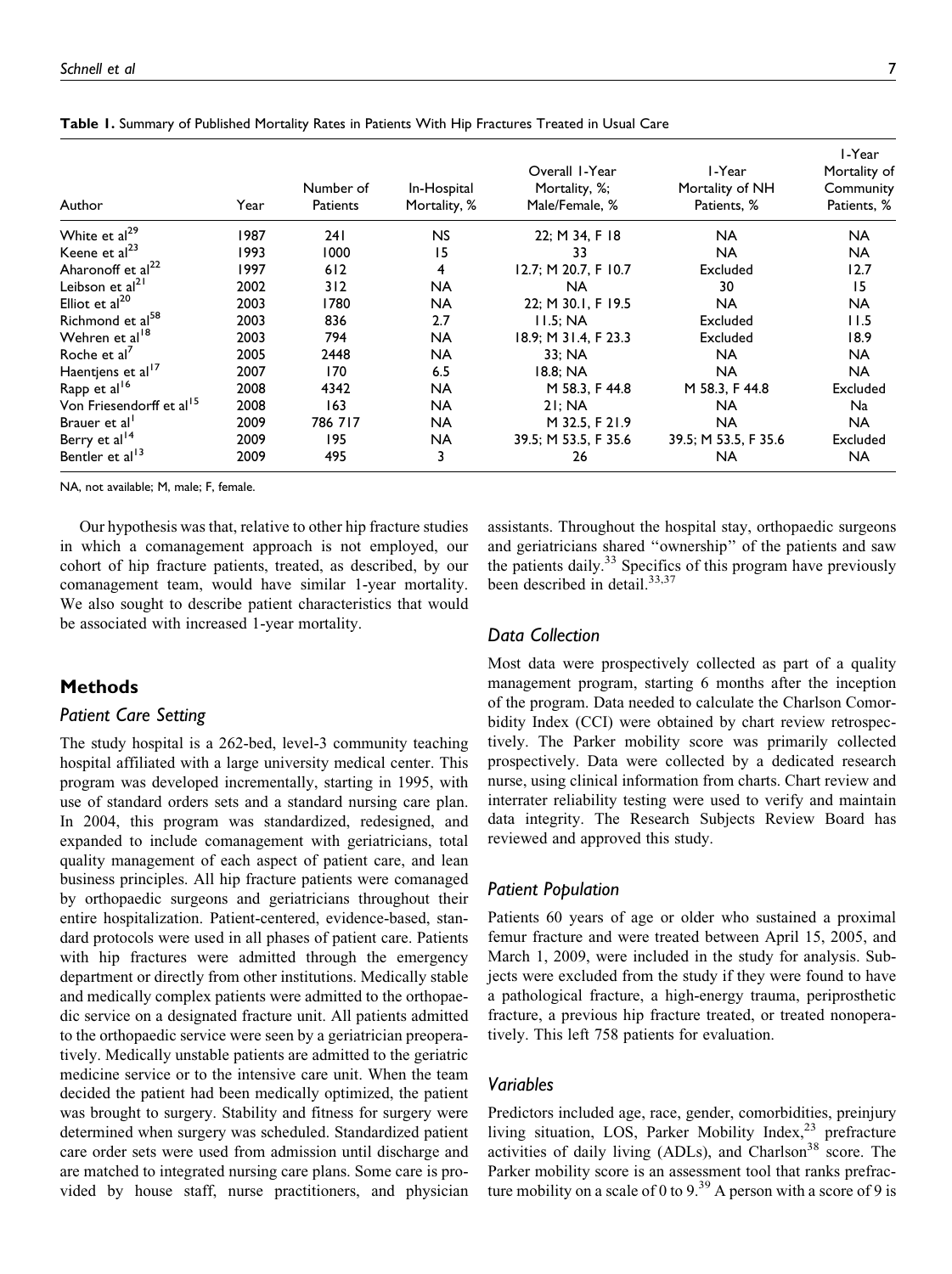| <b>Total N</b>                                      | 758           |
|-----------------------------------------------------|---------------|
| Gender, %                                           |               |
| Female                                              | 77.8          |
| Age, y, mean $\pm$ SD                               |               |
| Overall                                             | $84.8 + 8.4$  |
| Race, %                                             |               |
| White                                               | 94.7          |
| Hispanic                                            | 1.2           |
| <b>Black</b>                                        | 1.2           |
| Asian                                               | 2.1           |
| American Indian                                     | 0.1           |
| Other                                               | 0.3           |
| Prefracture residence, %                            |               |
| Community                                           | 47.1          |
| <b>Assisted living</b>                              | 12.8          |
| Nursing home                                        | 37.3          |
| Unknown                                             | 2.8           |
| Charlson score, mean $\pm$ SD                       |               |
| Overall                                             | $2.9 \pm 2.1$ |
| Female                                              | $2.8 \pm 2.1$ |
| Male                                                | $3.3 + 2.3$   |
| Dementia, %                                         | 47.8          |
| Length of stay, mean $\pm$ SD                       | $4.3 \pm 3.3$ |
| Readmission rate, %                                 | 10.4          |
| Reoperation rate, %                                 | 1.85          |
| Admit average Parker mobility, mean $\pm$ SD        | $4.9 \pm 2.7$ |
| Inpatient mortality, %                              | 2.8           |
| Admission activities of daily living, mean $\pm$ SD | $3.9 \pm 2.4$ |
|                                                     |               |

independent in mobility at home and in the community, whereas someone with a score of 0 is completely dependent for ambulation. ADLs were given a value of 1 for independent and 0 for dependent. ADL independence was summed, giving a value between 0 (fully dependent) and 6 (fully independent). The CCI is a validated tool used to predict 1-year mortality. The CCI is a weighted score that takes into account the severity of certain medical comorbidities. In the original study, a patient with a CCI between 1 to 2 and 3 to 4 had 1-year mortality rates of 26% and 52%, respectively.<sup>38</sup>

The primary outcome measure was 1-year mortality. This was determined by searching the Social Security Death Index and the hospital data system. Social security numbers were submitted to the Social Security Death Index first. If mortality could not be confirmed, death was verified through hospital records. One hundred percent of patients with charts had 1-year mortality information confirmed in this way. Time to surgery, LOS, discharge Parker mobility score, and in-hospital mortality were secondary outcomes that were evaluated.

## Statistical Analysis

The patient population was described using means and standard deviations for continuous variables, with medians reported for skewed data. Proportions were reported for categorical variables.

One-year mortality was reported for the entire population and then divided by predictor variables. For purposes of categorization, Parker mobility score was divided into low (below the median of 5), high (9, or fully mobile), and medium (5-8). ADLs had a bimodal distribution, and ADL was therefore divided into 3 categories, namely, independent (score of 6/6), partial dependence  $(1-5)$ , and dependent  $(0/6)$ . Charlson comorbidity was divided into low (0 or 1), medium (2-3), and high (4 or more).  $\chi^2$  analyses were performed to determine statistical significance.

A logistic regression model was performed to evaluate independent predictors of mortality at 1 year. Variables included in the model were age, gender, Parker mobility category, ADL category, Charlson category, and residence prior to admission.

Statistical analyses were conducted using Statview 5 software for Windows (SAS Institute, Inc, Cary, North Carolina).

#### Comparison Literature

As this was a case series, without a comparison population, comparison data were derived from a thorough literature review. We searched for English articles by using PubMed.org. The search terms included hip fracture, one-year mortality, and comanagement. The papers were then reviewed and included if they contained patients older than 50 years with surgically treated hip fractures and 1-year mortality data. Search results were divided into usual care and comanaged programs.

## Results

#### **Demographics**

A summary of the patient demographics can be found in Table 2. A total of 758 patients aged  $\geq 60$  years with lowenergy, nonpathologic fractures treated in this program had 1-year mortality data available (April 15, 2005, to March 1, 2009) and were included in the study (Table 2). Hip fractures included all fractures from the femoral neck to subtrochanteric region. These were not analyzed by type of fracture in this article as the study does not have sufficient power to detect these differences. The mean age was  $84.8 \pm 8.4$  years, 77.8% were female, and 94.7% were Caucasian. Forty-seven percent of the patients were admitted to the hospital from home. Fifty percent of the patients required a higher level of preadmission care and were admitted from assisted living and skilled nursing facilities. For purposes of this study, assisted living was defined as an adult-living community or facility that provided assistance or supervision with at least 1 ADL but was not licensed as a skilled nursing facility. The mean Charlson $38$  score was  $2.9 \pm 2.1$ . The average Parker mobility score on admission was 5.0  $\pm$  2.7. The mean preadmission ADL score was 3.9  $\pm$  2.4.

## Surgical and Postsurgical Data

The average hospital LOS was  $4.3 \pm 3.3$  days. The average time to the operating room was  $23:25 \pm 17:13$  hours. Sixty-eight percent of the patients went to the operating room within 24 hours, and 94.6% went to the operating room within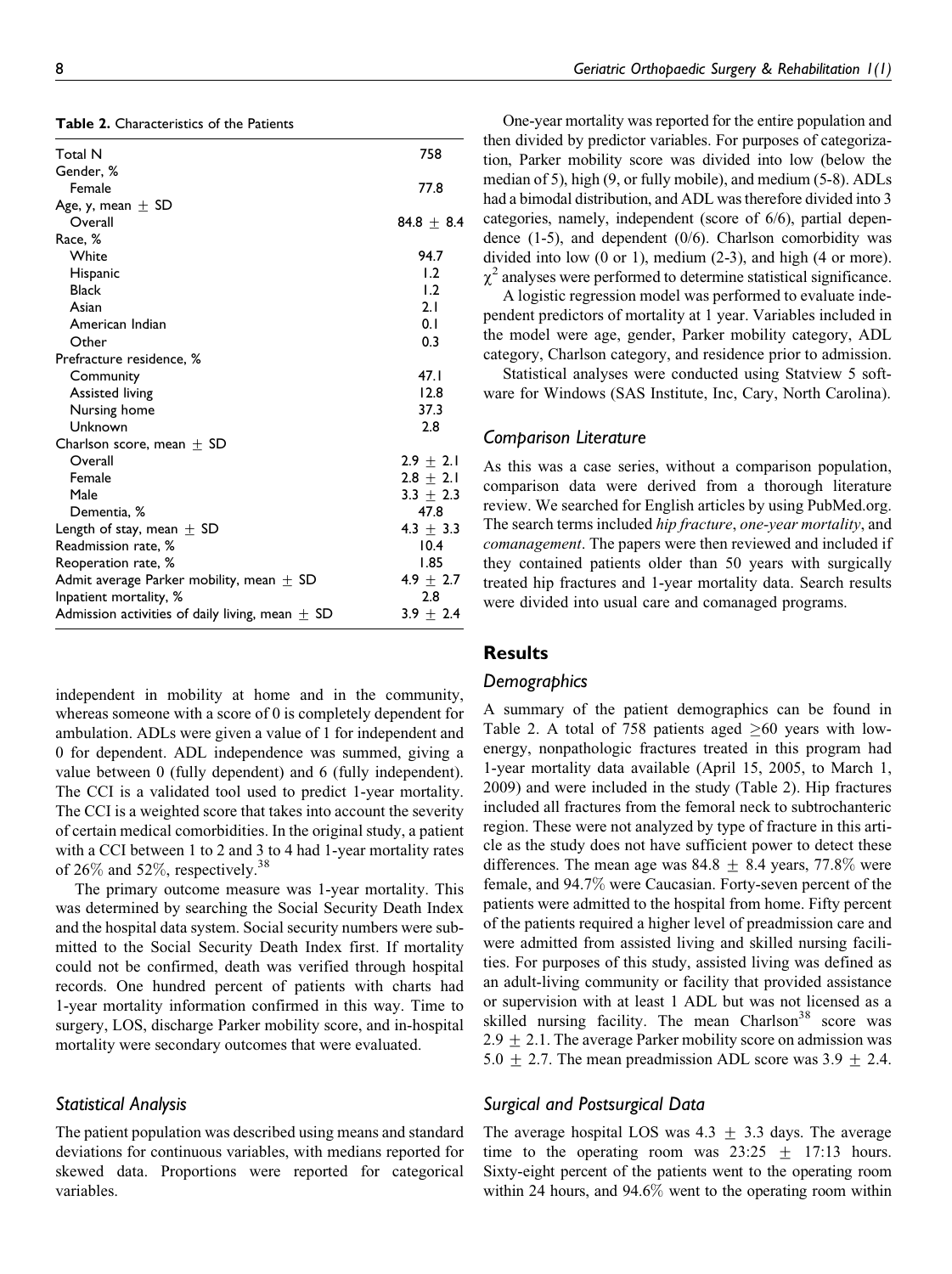Table 3. 1-Year Mortality, According to Baseline Characteristics

|                          |     | Mortality | P      |
|--------------------------|-----|-----------|--------|
| Characteristic           | n   | Rate      | Value  |
| Overall mortality        | 758 | 21.2      |        |
| Age, y                   |     |           | .0002  |
| 60-69                    | 48  | 2.1       |        |
| 70-79                    | 139 | 14.4      |        |
| 80-89                    | 364 | 22.8      |        |
| >90                      | 207 | 27.5      |        |
| Gender                   |     |           | .04    |
| Male                     | 590 | 26.8      |        |
| Female                   | 168 | 19.7      |        |
| Preadmission             |     |           | < 0001 |
| residence <sup>a</sup>   |     |           |        |
| Nursing home             | 283 | 30.7      |        |
| Assisted living          | 97  | 23.7      |        |
| Community                | 357 | 13.2      |        |
| Preoperative Parker      |     |           | < 0001 |
| mobility score           |     |           |        |
| High (9)                 | 149 | 6.7       |        |
| Medium (5-8)             | 327 | 18.3      |        |
| Low $(0-4)$              | 282 | 32.3      |        |
| Preoperative levels of   |     |           | < 0001 |
| activity of daily living |     |           |        |
| Independent (6/6)        | 348 | 11.2      |        |
| Partial dependence       | 268 | 29.5      |        |
| $(1-5/6)$                |     |           |        |
| Dependent (0/6)          | 142 | 30.3      |        |
| Charlson score           |     |           | < 0001 |
| Low $(0-1)$              | 221 | 12.7      |        |
| Medium (2-3)             | 277 | 9.1       |        |
| High (4 or more)         | 260 | 30.8      |        |
| Dementia                 |     |           | < 0001 |
| Yes                      | 362 | 29.3      |        |
| No                       | 396 | 13.9      |        |

48 hours. The average Parker mobility score upon discharge was  $1.2 \pm 0.9$ .

## **Mortality**

The 1-year mortality according to baseline characteristics is provided in Table 3. The overall unadjusted 1-year mortality was 21.2%. The 1-year mortality for men versus women was 26.8% and 19.7%, respectively. Individuals who resided in the community prior to fracture had a 1-year mortality of 13.2% versus 30.7% and 23.7%, respectively, for those residing in nursing homes and assisted-living facilities. The mortality rate was 2.7% for the initial inpatient hospital stay.

Table 4 provides the independent predictors of 1-year mortality. Age (odds ratio  $[OR] = 1.03$ , 95% confidence interval [CI] = 1.00-1.05;  $P = .02$ ), male gender (OR = 1.55, 95%)  $CI = 1.01-2.36$ ;  $P = .04$ ), low Parker mobility score (OR = 2.94, 95\% CI = 1.31-6.57;  $P = .01$ ), and a Charlson score of 4 or greater (OR = 2.15, 95% CI = 1.30-3.55;  $P = .002$ ) were predictive of mortality at 1 year after adjusting for other factors. ADL dependence was a borderline predictor, as was

| Characteristic                  | Odds Ratio<br>(95% Confidence<br>Interval) | P<br>Value |
|---------------------------------|--------------------------------------------|------------|
| Age (per additional year)       | $1.03$ $(1.00 - 1.06)$                     | .02        |
| Male gender                     | $1.56$ (1.02-2.40)                         | .04        |
| Parker mobility score (vs high) |                                            |            |
| Medium (5-8)                    | $2.17(0.99 - 4.42)$                        | .05        |
| Low $(0-4)$                     | 2.79 (1.24-6.27)                           | .01        |
| Activity of daily living        |                                            |            |
| independence (vs independent)   |                                            |            |
| Partial $(1-5)$                 | $1.60(0.93 - 2.76)$                        | .09        |
| Dependent (0)                   | $1.84(0.99 - 3.44)$                        | .05        |
| Charlson score (vs 0-1)         |                                            |            |
| $2 - 3$                         | $1.36(0.81 - 2.28)$                        | .25        |
| 4 or more                       | $2.19(1.32 - 3.64)$                        | .002       |
| Residence (vs community)        |                                            |            |
| <b>Assisted living</b>          | $1.23(0.66 - 2.28)$                        | .52        |
| Skilled nursing facility        | $1.31(0.78 - 2.20)$                        | .32        |

medium Parker mobility score. Prefracture residence and moderate comorbidity (Charlson of 2-3) were not independently predictive of mortality at 1 year after adjusting for other characteristics.

## **Discussion**

Health centers worldwide have begun to incorporate the comanagement of patients by geriatricians or hospitalists and orthopaedists. Many use evidence-based treatment protocols for the care of elderly patients with proximal femur fractures.25,34,37,40-46 This is likely in response to the large number of elderly patients with hip fractures, the poor outcomes that these patients experience, and the high cost of hip fracture care. To provide cost-effective, efficient, and evidence-based care to this medically complex population, health care systems have sought new treatment paradigms. The practice of comanagement has not been widely instituted in the United States. The research supporting the use of this model of care has been mixed. Multiple randomized controlled trials have failed to show significant improvements in long-term mortality after hip fracture surgery with this model of care.41,47-49 Other studies that have included comanagement or special clinical pathways have shown a decrease in mortality rates; however, few report long-term mortality rates (Table 5).<sup>25,33,42,44,46</sup> In a cohort comparison by Pedersen et al<sup>25</sup> of 535 patients with hip fractures treated within a multidisciplinary hip fracture program, the overall 1-year mortality was 23% compared with 29% for those who were treated with standardized care. However, this improved mortality was only a trend in the Kaplan-Meier analysis and not significant ( $P = .2$ ). Barone et al<sup>50</sup> compared comanaged patients with controls and revealed 1-year mortalities of 25% and 35.3%, respectively. However, patient inclusion and exclusion criteria were not clear.<sup>50</sup>

When this hip fracture program for elders was developed, the primary goal was to improve the morbidity and mortality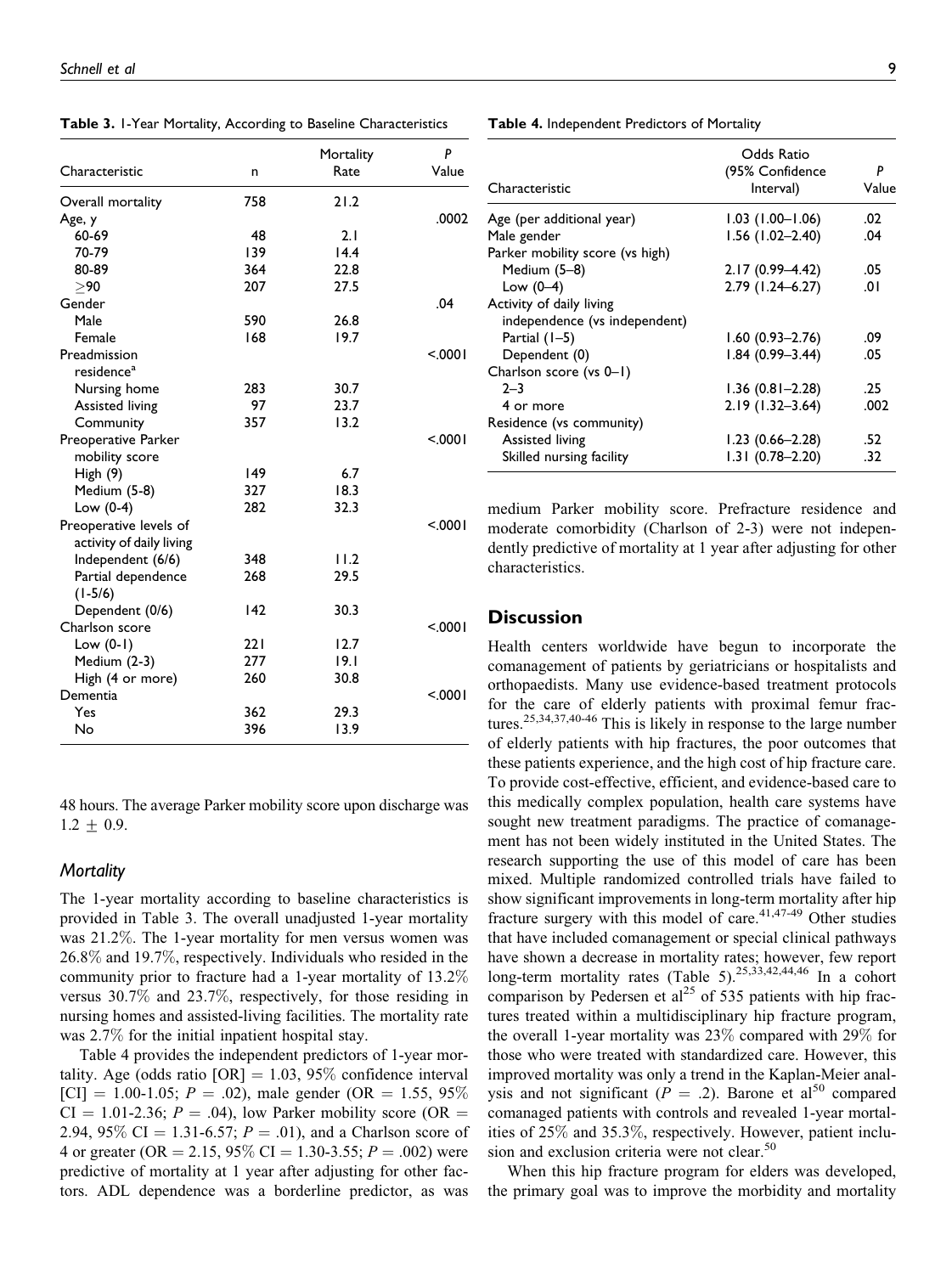|                         |      |                    |      |                  | Included<br>Instutionalized | In-Hospital<br>Mortality for | l-Year<br>Mortality for |
|-------------------------|------|--------------------|------|------------------|-----------------------------|------------------------------|-------------------------|
| Author                  | Year | Type               | n.   | Care Model       | Patients                    | IG, %                        | IG, %                   |
| Gilchrist <sup>47</sup> | 1988 | <b>RCT</b>         | 374  | Comanagement     | Yes                         |                              | n/a                     |
| Huusko <sup>48</sup>    | 2000 | <b>RCT</b>         | 243  | Comanagement     | No                          | n/a                          | n/a                     |
| $N$ aglie <sup>41</sup> | 2000 | <b>RCT</b>         | 279  | Comanagement     | Yes                         | n/a                          | n/a                     |
| Khan <sup>49</sup>      | 2002 | Prospective cohort | 745  | Comanagement     | Yes                         | 11.1                         | n/a                     |
| Koval <sup>45</sup>     | 2004 | Retrospective      | 1065 | Clinical pathway | No                          | 1.5                          | 8.8                     |
| Phy <sup>31</sup>       | 2005 | Retrospective      | 466  | Comanagement     | Yes                         | 4.4                          | n/a                     |
| Vidàn <sup>46</sup>     | 2005 | <b>RCT</b>         | 319  | Comanagement     | No                          | 0.6                          | 18.9                    |
| Thwaites <sup>43</sup>  | 2005 | Retrospective      | 150  | Comanagement     | Yes                         | 0.7                          | n/a                     |
| $Fisher^{42}$           | 2005 | Prospective cohort | 951  | Comanagement     | Yes                         | 4.7                          | n/a                     |
| Parker <sup>44</sup>    | 2000 | Prospective cohort | 2846 | Team management  | Yes                         | n/a                          | n/a                     |
| Beaupre <sup>34</sup>   | 2006 | Prospective cohort | 663  | Clinical pathway | Yes                         |                              | n/a                     |
| Pedersen <sup>25</sup>  | 2008 | Retrospective      | 535  | Clinical pathway | Yes                         | n/a                          | 23%                     |
| Hommel <sup>12</sup>    | 2008 | Retrospective      | 478  | Clinical pathway | Yes                         | 2% F, 3% M                   | 22% F, 36% M            |
| Present study           | 2010 | Retrospective      | 758  | Comanagement     | Yes                         | 2.8                          | 21.2                    |

Table 5. Hip Fracture Studies Involving Comanagement or Specialized Clinical Pathways

RCT, randomized controlled trial; F, female; M, male; IG, intervention group.

of patients in the acute care setting. Initial investigations described an in-hospital mortality rate of 1.5% for a much smaller cohort of patients. The current in-hospital mortality is 2.7%. The 2005 National Inpatient Sample quoted an inpatient mortality rate of  $3\%$  for hip fracture.<sup>51</sup> Other studies on comanaged hip fracture care have found in-hospital mortality rates between  $0.6\%$  and  $11.1\%$ .<sup>33</sup> A recent meta-analysis of 9 studies including 4637 patients that compared patients treated within a hip fracture clinical pathway versus usual care found no significant improvement in short-term mortality.<sup>52</sup> The substantially lower mortality at 1 year in this program was not expected. The 1-year unadjusted mortality rate of 21.2% is lower than other published studies of patients treated in usual care when including institutionalized patients (Table 1). Other studies involving comanagement of patients have quoted lower mortality rates at 1 year but excluded patients with dementia, nursing home residents, or nonambulatory patients who typically have multiple medical comorbidities.<sup>16,45,46</sup> This study did not exclude patients based on their mental status, previous living arrangements, or functional levels and may provide broader applicability to the population. The incorporation of evidence-based protocols and comanaged care is a possible reason for the low overall mortality rate described in this study. In addition, the surgeons and geriatricians working at this facility care for a high volume of geriatric fractures, and this likely improves surgical and medical outcomes. In a retrospective review of 97 894 patients with hip fractures, the authors found a significant decrease in in-hospital mortality when high-volume surgeons (greater than 15 fracture cases per year) were involved. In addition, they found that the increased surgeon and hospital volume was associated with decreased nonfatal morbidity and decreased LOS.<sup>53</sup> In a recent review of mortality after intertrochanteric hip fractures, the researchers found inpatient mortality rates to be 10% to 20% higher in patients cared for in less than median volume hospitals. $54$ 

The Parker mobility score is a tool to assess preinjury mobility function and help stratify 1-year mortality after proximal femur fractures.<sup>39</sup> We found that this index was predictive of 1-year mortality in our study population. The ORs of 1-year mortality were 2.79 ( $P = .01$ ) and 2.17 ( $P = .05$ ) for low (0-4) and medium (5-8) mobility scores, respectively. A prospective 10-year study found that patients needing an assistive device for ambulation prior to their hip fracture had a 28% increased risk of mortality. In addition, patients who were limited to ambulation within their home had a 2.2 times greater risk of mortality.<sup>30</sup> Another indicator of general health is the patient's level of independence with ADLs. This study demonstrates that patients who were totally dependent with ADLs prior to hip fracture had an OR of 1.84 ( $P = .05$ ) higher likelihood of mortality. This is consistent with previously published data. Aharonoff et  $al^{22}$  analyzed 612 community-dwelling geriatric patients in whom prefracture dependency in basic ADLs predicted an increased hazard ratio 1-year mortality of 2.422.

Patients residing in an institution prior to hip fracture have a significantly greater risk of sustaining a hip fracture than those residing at home.<sup>55</sup> Nursing home patients have a greater likelihood of having dementia and more comorbidities than those residing at home. In addition, the nursing home population has a high prevalence of osteoporosis and falls.<sup>16</sup> Berry et al<sup>14</sup> have shown 1-year mortality rates in hip fracture patients from nursing homes to be  $36\%$  for women and  $54\%$  for men.<sup>14</sup> Other authors have found a greater prevalence in pneumonia and pressure ulcers after surgery in the institutionalized patients. A recent 3-year study reviewing Medicare patient claims for intertrochanteric hip fractures found the 90-day mortality rate was double for nursing home residents.<sup>54</sup> It is likely that these associated characteristics are the source of increased risk for hip fracture patients who reside in institutions. In our study, the 1-year mortality rate for home-dwelling patients was 13.2% compared with 30.7% in patients from nursing facilities, which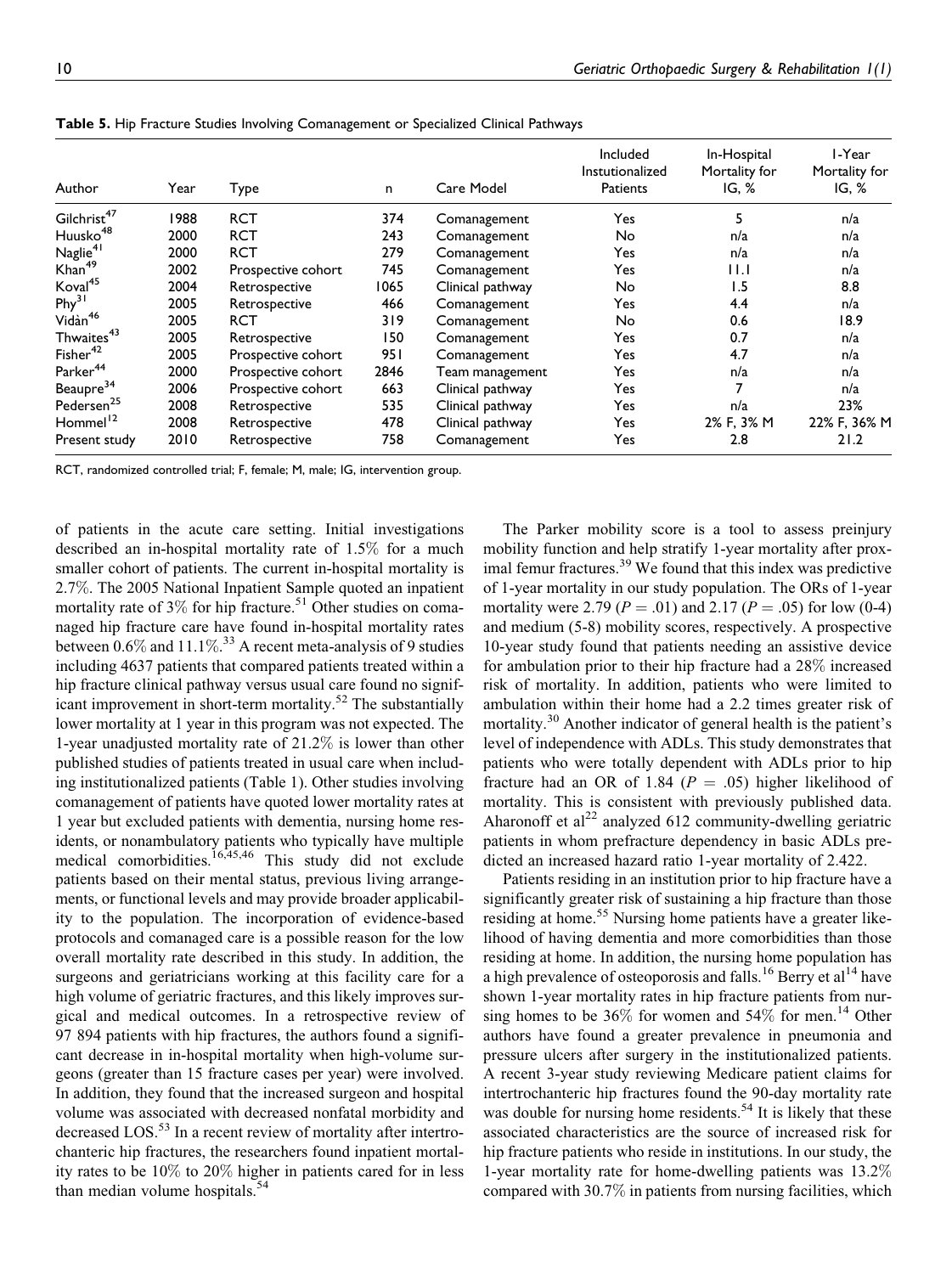was significantly different on bivariate analysis. However, after adjusting for other characteristics, such as preoperative comorbidity and function, there was no longer a significant difference between community and noncommunity dwellers.

Forty-seven percent of our study population was diagnosed with dementia prior to their hip fracture. The 1-year mortality rate of demented patients was 29.3% versus 13.9% for those without dementia ( $P < .0001$ ). Patients with dementia are known to have higher mortality rates after hip fractures. A 5-study by Khan et al<sup>49</sup> of hip fractures revealed a 1-year mortality rate of 28% of patients with severe dementia versus 12% without. A study by Hershkovitz et al<sup>56</sup> of 376 patients with hip fractures revealed a 2-year mortality rate of 26.4% in patients with dementia versus 6.5% with those without dementia.

This study, as well as others, shows an increased mortality after surgery with increasing age.6,18,29,30 Mortality was 2% for patients younger than 70 years and more than 27% for those aged 90 years or older. In a study of 612 patients, Aharonoff et al<sup>22</sup> found that an age  $>85$  years was predictive of 1-year mortality. However, other studies have not shown a significant correlation between age and mortality after hip fracture.<sup>57-59</sup> Richmond et  $a<sup>58</sup>$  found a significantly increased mortality risk in patients in the 64- to 85-year-old group as compared with those older than 85 years. Berry et  $al<sup>14</sup>$  showed that in a study of 195 nursing home residents aged 65 years and older with hip fractures, there was a 30% increase in mortality with every 5 years of advancing age. These findings are not surprising, as one would expect increased mortality with increasing age.

Patients with a Charlson score of 4 or greater were found to have twice the risk of death before 1 year. Studies have used the CCI to assess risk and predict 1-year mortality.<sup>21,60-63</sup> The CCI uses a cumulative score of comorbidities to provide prognostic data.<sup>38</sup> Roche et al<sup>7</sup> in their study of 2448 hip fractures found that having 3 or more medical comorbidities was related to higher complication rates and mortality. Bentler et  $al<sup>13</sup>$  studied 495 hip fractures and found that patients with 3 or more comorbid conditions were 65% more likely to die than those with fewer conditions. Our study patients had a mean Charlson score of 2.9  $\pm$  2.1, which suggests a segment of the population who may have more severe or multiple medical comorbidities and presumed higher 1-year mortality rate. The predictive 1-year mortality of a patient with a Charlson score between 3 and 4 is 52%.<sup>64</sup> Greater than 34% of our patients had a Charlson score of 4 or greater. Despite this sicker population, our overall 1-year mortality rate was 21.2%.

Multiple studies have shown the association between the subject's gender and mortality.<sup>11,58,65,66</sup> Similar to other studies, we found that men had a higher risk of mortality at 1 year. The study by Endo et al<sup>65</sup> of 983 hip fracture patients (206 men) found that men had an increased postoperative complication risk and almost double 1-year mortality, even when controlling for age and health status. In their study, Endo et al found no significant difference in the number of comorbidities between the sexes, but men on average had higher American Society of Anesthesiology scores, suggesting more severe morbidities.<sup>65</sup> A study of patients treated within a hip fracture clinical pathway

revealed a 12-month mortality of 35% for men versus 22% for women.<sup>12</sup> Data from the Scottish Hip Fracture audit revealed that men presented with a fracture at a younger age and were likely to have more medical comorbidities. They also found that men had a significantly higher mortality rate at 30 and 120 days.<sup>26</sup> The reason for this disparity in mortality between the sexes is unclear and warrants further investigation. Some have postulated that men's health is less stable at the time of fracture, making them more susceptible to postoperative mortality secondary to infections such as pneumonia and influenza.<sup>11,18</sup>

Sixty-eight percent of our patients underwent surgical correction of the hip fracture within 24 hours of admission. The average time from admission to the operating room was  $23:25 \pm 17:13$ hours. We suspect the shorter time to surgery was facilitated by the team approach to the patient and emphasis placed on early surgery in this program. A prospective study of 850 patients revealed that patients who had surgery within 36 hours of admission experienced shorter hospital LOSs, fewer pressure ulcers, and greater likelihood to return to independent living.<sup>67</sup> In an analysis of 18 209 Medicare recipients who underwent surgery for a hip fracture, a delay in surgery of 2 days or greater from admission was associated with a 17% increase in 30-day mortality.68 Other studies have not shown a decrease in mortality with surgery within 48 hours of admission, $69$  but they have revealed decreased minor and major complication rates.<sup> $70,71$ </sup> We believe that once the patient is medically optimized, he or she should be taken to surgery in an expeditious manner to prevent potential complication and possibly improve mortality. However, the literature remains mixed in support of this notion.

This study has several strengths. It includes a large cohort of patients. The study defines factors that predict 1-year mortality after hip fractures. In addition, it gives support to the implementation of a comanagement model for the treatment of patients of with hip fractures.

The limitations include the retrospective design and lack of controls. In addition, the number of men and minorities were limited, and the data may not be applicable to all geriatric populations.

In conclusion, a comprehensive comanaged geriatric hip fracture program had better short-term outcomes and lower 1-year mortality compared with studies in the recent literature, particularly in patients from nursing facilities.

### Declaration of Conflicting Interests

The authors declared no potential conflicts of interest with respect to the authorship and/or publication of this article.

#### Funding

The research was supported by a research grant from Synthes USA, direct research support from Highland Hosptial, and research grant support from AO Research Foundation.

#### References

1. Brauer CA, Coca-Perraillon M, Cutler DM, Rosen AB. Incidence and mortality of hip fractures in the United States. JAMA. 2009; 302(14):1573-1579.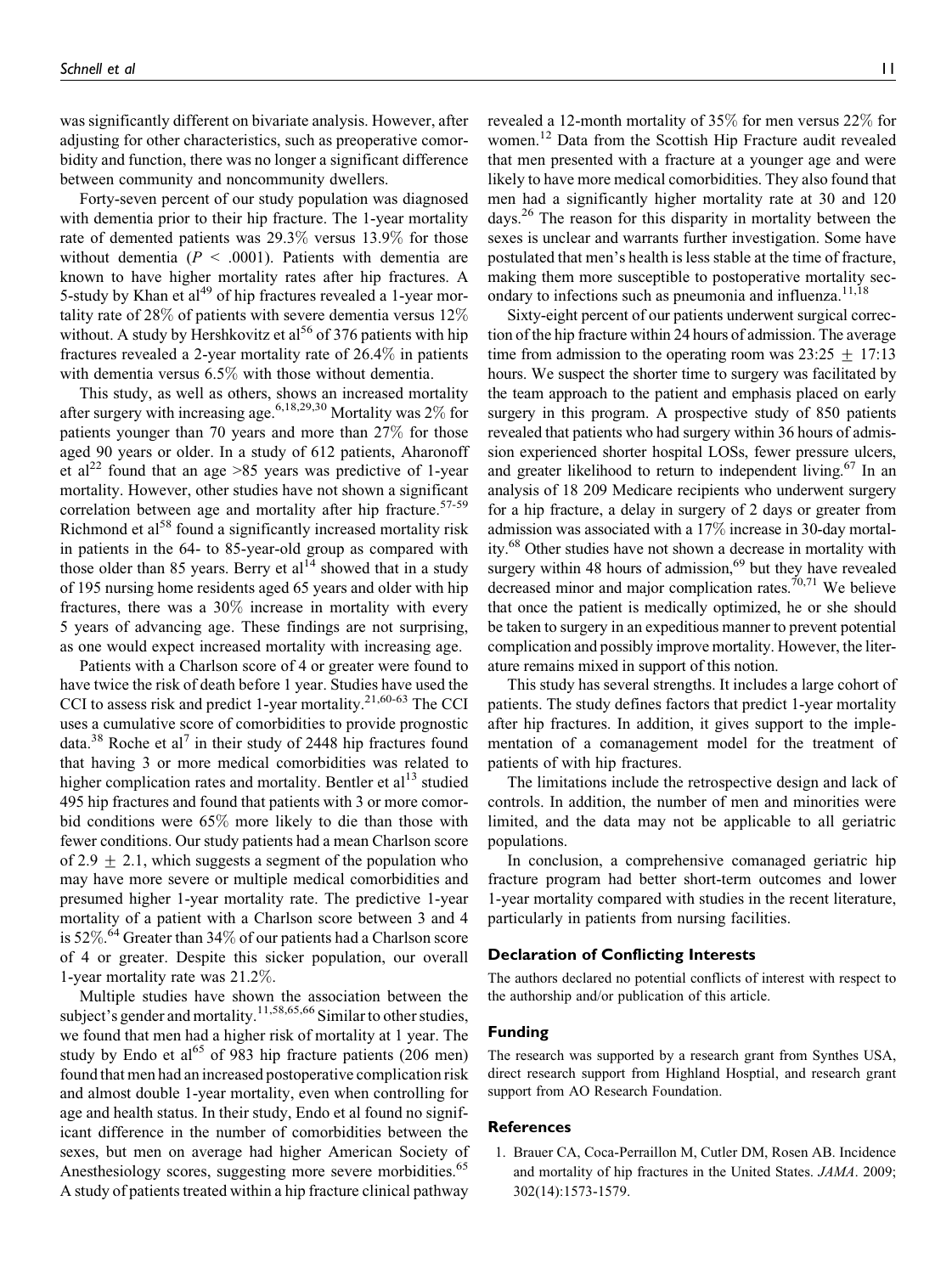- 2. Schneider EL, Guralnik JM. The aging of America: impact on health care costs. JAMA. 1990;263(17):2335-2340.
- 3. Melton LJ III. Hip fractures: a worldwide problem today and tomorrow. Bone. 1993;14(suppl 1):S1-S8.
- 4. Edwards T. Census Bureau reports: world's older population projected to triple by 2050. 2009;(1). http://www.census.gov/ Press-Release/www/releases/archives/international\_population/ 013882.html.
- 5. Chami G, Jeys L, Freudmann M, Connor L, Siddiqi M. Are osteoporotic fractures being adequately investigated? A questionnaire of GP & orthopaedic surgeons. BMC Fam Pract. 2006;7:7.
- 6. Braithwaite RS, Col NF,Wong JB. Estimating hip fracture morbidity, mortality and costs. J Am Geriatr Soc. 2003;51(3):364-370.
- 7. Roche JJ, Wenn RT, Sahota O, Moran CG. Effect of comorbidities and postoperative complications on mortality after hip fracture in elderly people: prospective observational cohort study. BMJ. 2005;331(7529):1374.
- 8. Holt G, Smith R, Duncan K, Hutchison JD, Gregori A. Outcome after surgery for the treatment of hip fracture in the extremely elderly. J Bone Joint Surg Am. 2008;90(9):1899-1905.
- 9. Haentjens P, Autier P, Barette M, Boonen S. The economic cost of hip fractures among elderly women: a one-year, prospective, observational cohort study with matched-pair analysis. Belgian Hip Fracture Study Group. J Bone Joint Surg Am. 2001; 83-A(4):493-500.
- 10. Hirose J, Ide J, Irie H, Kikukawa K, Mizuta H. New equations for predicting postoperative risk in patients with hip fracture. Clin Orthop Relat Res. 2009;467(12):3327-3333.
- 11. Penrod JD, Litke A, Hawkes WG, et al. The association of race, gender, and comorbidity with mortality and function after hip fracture. J Gerontol A Biol Sci Med Sci. 2008;63(8):867-872.
- 12. Hommel A, Ulander K, Bjorkelund KB, Norrman PO, Wingstrand H, Thorngren KG. Influence of optimised treatment of people with hip fracture on time to operation, length of hospital stay, reoperations and mortality within 1 year. Injury. 2008; 39(10):1164-1174.
- 13. Bentler SE, Liu L, Obrizan M, et al. The aftermath of hip fracture: discharge placement, functional status change, and mortality. Am J Epidemiol. 2009;170(10):1290-1299.
- 14. Berry SD, Samelson EJ, Bordes M, Broe K, Kiel DP. Survival of aged nursing home residents with hip fracture. J Gerontol A Biol Sci Med Sci. 2009;64(7):771-777.
- 15. von Friesendorff M, Besjakov J, Akesson K. Long-term survival and fracture risk after hip fracture: a 22-year follow-up in women. J Bone Miner Res. 2008;23(11):1832-1841.
- 16. Rapp K, Becker C, Lamb SE, Icks A, Klenk J. Hip fractures in institutionalized elderly people: incidence rates and excess mortality. J Bone Miner Res. 2008;23(11):1825-1831.
- 17. Haentjens P, Autier P, Barette M, Venken K, Vanderschueren D, Boonen S. Survival and functional outcome according to hip fracture type: a one-year prospective cohort study in elderly women with an intertrochanteric or femoral neck fracture. Bone. 2007; 41(6):958-964.
- 18. Wehren LE, Hawkes WG, Orwig DL, Hebel JR, Zimmerman SI, Magaziner J. Gender differences in mortality after hip fracture: the role of infection. J Bone Miner Res. 2003;18(12):2231-2237.
- 19. Richmond J, Aharonoff GB, Zuckerman JD, Koval KJ. Mortality risk after hip fracture. J Orthop Trauma. 2003;17(1):53-56.
- 20. Elliott J, Beringer T, Kee F, Marsh D, Willis C, Stevenson M. Predicting survival after treatment for fracture of the proximal femur and the effect of delays to surgery. J Clin Epidemiol. 2003;56(8): 788-795.
- 21. Leibson CL, Tosteson AN, Gabriel SE, Ransom JE, Melton LJ. Mortality, disability, and nursing home use for persons with and without hip fracture: a population-based study. J Am Geriatr Soc. 2002;50(10):1644-1650.
- 22. Aharonoff GB, Koval KJ, Skovron ML, Zuckerman JD. Hip fractures in the elderly: predictors of one year mortality. J Orthop Trauma. 1997;11(3):162-165.
- 23. Keene GS, Parker MJ, Pryor GA. Mortality and morbidity after hip fractures. *BMJ*. 1993;307(6914):1248-1250.
- 24. Haleem S, Lutchman L, Mayahi R, Grice JE, Parker MJ. Mortality following hip fracture: trends and geographical variations over the last 40 years. Injury. 2008;39(10):1157-1163.
- 25. Pedersen SJ, Borgbjerg FM, Schousboe B, et al. A comprehensive hip fracture program reduces complication rates and mortality. J Am Geriatr Soc. 2008;56(10):1831-1838.
- 26. Holt G, Smith R, Duncan K, Finlayson DF, Gregori A. Early mortality after surgical fixation of hip fractures in the elderly: an analysis of data from the scottish hip fracture audit. J Bone Joint Surg Br. 2008;90(10):1357-1363.
- 27. Abrahamsen B, van Staa T, Ariely R, Olson M, Cooper C. Excess mortality following hip fracture: a systematic epidemiological review. Osteoporos Int. 2009;20(10):1633-1650.
- 28. van den Berg P. Zoledronate, fractures, and mortality after hip fracture. N Engl J Med. 2008;358(9):967.
- 29. White BL, Fisher WD, Laurin CA. Rate of mortality for elderly patients after fracture of the hip in the 1980's. J Bone Joint Surg Am. 1987;69(9):1335-1340.
- 30. Paksima N, Koval KJ, Aharanoff G, et al. Predictors of mortality after hip fracture: a 10-year prospective study. Bull NYU Hosp Jt Dis. 2008;66(2):111-117.
- 31. Phy MP, Vanness DJ, Melton LJ III, et al. Effects of a hospitalist model on elderly patients with hip fracture. Arch Intern Med. 2005;165(7):796-801.
- 32. Haentjens P, Magaziner J, Colon-Emeric CS, et al. Meta-analysis: excess mortality after hip fracture among older women and men. Ann Intern Med. 2010;152(6):380-390.
- 33. Friedman SM, Mendelson DA, Kates SL, McCann RM. Geriatric co-management of proximal femur fractures: total quality management and protocol-driven care result in better outcomes for a frail patient population. J Am Geriatr Soc. 2008;56(7):1349-1356.
- 34. Beaupre LA, Cinats JG, Senthilselvan A, et al. Reduced morbidity for elderly patients with a hip fracture after implementation of a perioperative evidence-based clinical pathway. Qual Saf Health Care. 2006;15(5):375-379.
- 35. Miura LN, DiPiero AR, Homer LD. Effects of a geriatrician-led hip fracture program: improvements in clinical and economic outcomes. J Am Geriatr Soc. 2009;57(1):159-167.
- 36. Kates SL, Mendelson DA, Friedman SM. Financial impact of an organized fracture program for the elderly: early results. J Orthop Trauma. In press.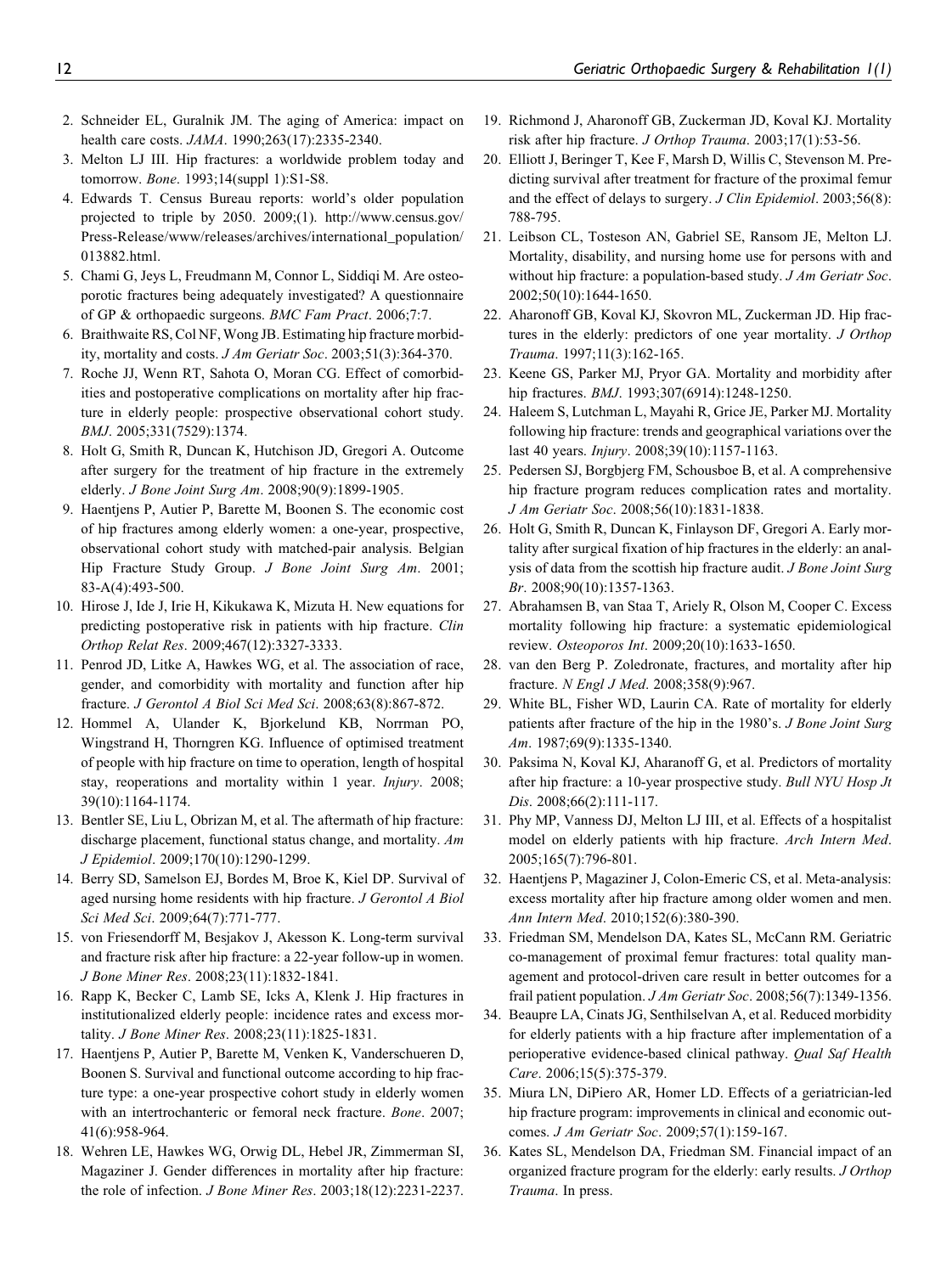- 37. Friedman SM, Mendelson DA, Bingham KW, Kates SL. Impact of a comanaged geriatric fracture center on short-term hip fracture outcomes. Arch Intern Med. 2009;169(18):1712-1717.
- 38. Charlson ME, Pompei P, Ales KL, MacKenzie CR. A new method of classifying prognostic comorbidity in longitudinal studies: development and validation. J Chronic Dis. 1987; 40(5):373-383.
- 39. Parker MJ, Palmer CR. A new mobility score for predicting mortality after hip fracture.  $J$  Bone Joint Surg Br. 1993;75(5): 797-798.
- 40. Roberts HC, Pickering RM, Onslow E, et al. The effectiveness of implementing a care pathway for femoral neck fracture in older people: a prospective controlled before and after study. Age Ageing. 2004;33(2):178-184.
- 41. Naglie G, Tansey C, Kirkland JL, et al. Interdisciplinary inpatient care for elderly people with hip fracture: a randomized controlled trial. CMAJ. 2002;167(1):25-32.
- 42. Fisher AA, Davis MW, Rubenach SE, Sivakumaran S, Smith PN, Budge MM. Outcomes for older patients with hip fractures: the impact of orthopedic and geriatric medicine cocare. J Orthop Trauma. 2006;20(3):172-178.
- 43. Thwaites JH, Mann F, Gilchrist N, Frampton C, Rothwell A, Sainsbury R. Shared care between geriatricians and orthopaedic surgeons as a model of care for older patients with hip fractures. N Z Med J. 2005;118(1214):U1438.
- 44. Parker MJ, Pryor GA, Myles J. 11-year results in 2,846 patients of the Peterborough Hip Fracture Project: reduced morbidity, mortality and hospital stay. Acta Orthop Scand. 2000;71(1): 34-38.
- 45. Koval KJ, Chen AL, Aharonoff GB, Egol KA, Zuckerman JD. Clinical pathway for hip fractures in the elderly: the Hospital for Joint Diseases experience. Clin Orthop Relat Res. 2004:(425): 72-81.
- 46. Vidan M, Serra JA, Moreno C, Riquelme G, Ortiz J. Efficacy of a comprehensive geriatric intervention in older patients hospitalized for hip fracture: a randomized, controlled trial. J Am Geriatr Soc. 2005;53(9):1476-1482.
- 47. Gilchrist WJ, Newman RJ, Hamblen DL, Williams BO. Prospective randomised study of an orthopaedic geriatric inpatient service. BMJ. 1988;297(6656):1116-1118.
- 48. Huusko TM, Karppi P, Avikainen V, Kautiainen H, Sulkava R. Randomised, clinically controlled trial of intensive geriatric rehabilitation in patients with hip fracture: subgroup analysis of patients with dementia. BMJ. 2000;321(7269):1107-1111.
- 49. Khan R, Fernandez C, Kashifl F, Shedden R, Diggory P. Combined orthogeriatric care in the management of hip fractures: a prospective study. Ann R Coll Surg Engl. 2002;84(2):122-124.
- 50. Barone A, Giusti A, Pizzonia M, Razzano M, Palummeri E, Pioli G. A comprehensive geriatric intervention reduces shortand long-term mortality in older people with hip fracture. J Am Geriatr Soc. 2006;54(7):1145-1147.
- 51. 2005 HCUP Nationwide Inpatient Sample (NIS) Comparison Report. In: HCUP, ed. Vol 2008-1. Rockville, MD: US Department of Health and Human Services; 2008:29.
- 52. Neuman MD, Archan S, Karlawish JH, Schwartz JS, Fleisher LA. The relationship between short-term mortality and quality of care

for hip fracture: a meta-analysis of clinical pathways for hip fracture. J Am Geriatr Soc. 2009;57(11):2046-2054.

- 53. Browne JA, Pietrobon R, Olson SA. Hip fracture outcomes: does surgeon or hospital volume really matter? *J Trauma*. 2009;66(3): 809-814.
- 54. Forte ML, Virnig BA, Swiontkowski MF, et al. Ninety-day mortality after intertrochanteric hip fracture: does provider volume matter? J Bone Joint Surg Am. 2010;92(4):799-806.
- 55. Cumming RG. Nursing home residence and risk of hip fracture. Am J Epidemiol. 1996;143(12):1191-1194.
- 56. Hershkovitz A, Polatov I, Beloosesky Y, Brill S. Factors affecting mortality of frail hip-fractured elderly patients. Arch Gerontol Geriatr. 2010;51(2):113-116.
- 57. Hannan EL, Magaziner J, Wang JJ, et al. Mortality and locomotion 6 months after hospitalization for hip fracture: risk factors and risk-adjusted hospital outcomes. JAMA. 2001;285(21): 2736-2742.
- 58. Richmond J, Aharonoff GB, Zuckerman JD, Koval KJ. Mortality risk after hip fracture. 2003. J Orthop Trauma. 2003;17(8 suppl): S2-S5.
- 59. van de Kerkhove MP, Antheunis PS, Luitse JS, Goslings JC. Hip fractures in nonagenarians: perioperative mortality and survival. Injury. 2008;39(2):244-248.
- 60. Souza RC, Pinheiro RS, Coeli CM, Camargo KR Jr The Charlson comorbidity index (CCI) for adjustment of hip fracture mortality in the elderly: analysis of the importance of recording secondary diagnoses. Cad Saude Publica. 2008;24(2):315-322.
- 61. Fanuele JC, Lurie JD, Zhou W, Koval KJ, Weinstein JN. Variation in hip fracture treatment: are black and white patients treated equally? Am J Orthop (Belle Mead NJ). 2009;38(1): E13-E17.
- 62. Radley DC, Gottlieb DJ, Fisher ES, Tosteson AN. Comorbidity risk-adjustment strategies are comparable among persons with hip fracture. J Clin Epidemiol. 2008;61(6):580-587.
- 63. Roos LL, Stranc L, James RC, Li J. Complications, comorbidities, and mortality: improving classification and prediction. Health Serv Res. 1997;32(2):229-238.
- 64. Charlson ME, Ales KL, Simon R, MacKenzie CR. Why predictive indexes perform less well in validation studies: is it magic or methods? Arch Intern Med. 1987;147(12):2155-2161.
- 65. Endo Y, Aharonoff GB, Zuckerman JD, Egol KA, Koval KJ. Gender differences in patients with hip fracture: a greater risk of morbidity and mortality in men. J Orthop Trauma. 2005; 19(1):29-35.
- 66. Cree M, Soskolne CL, Belseck E, et al. Mortality and institutionalization following hip fracture. J Am Geriatr Soc. 2000;48(3): 283-288.
- 67. Al-Ani AN, Samuelsson B, Tidermark J, et al. Early operation on patients with a hip fracture improved the ability to return to independent living: a prospective study of 850 patients. J Bone Joint Surg Am. 2008;90(7):1436-1442.
- 68. McGuire KJ, Bernstein J, Polsky D, Silber JH. The 2004 Marshall Urist award: delays until surgery after hip fracture increases mortality. Clin Orthop Relat Res. 2004:(428):294-301.
- 69. Majumdar SR, Beaupre LA, Johnston DW, Dick DA, Cinats JG, Jiang HX. Lack of association between mortality and timing of